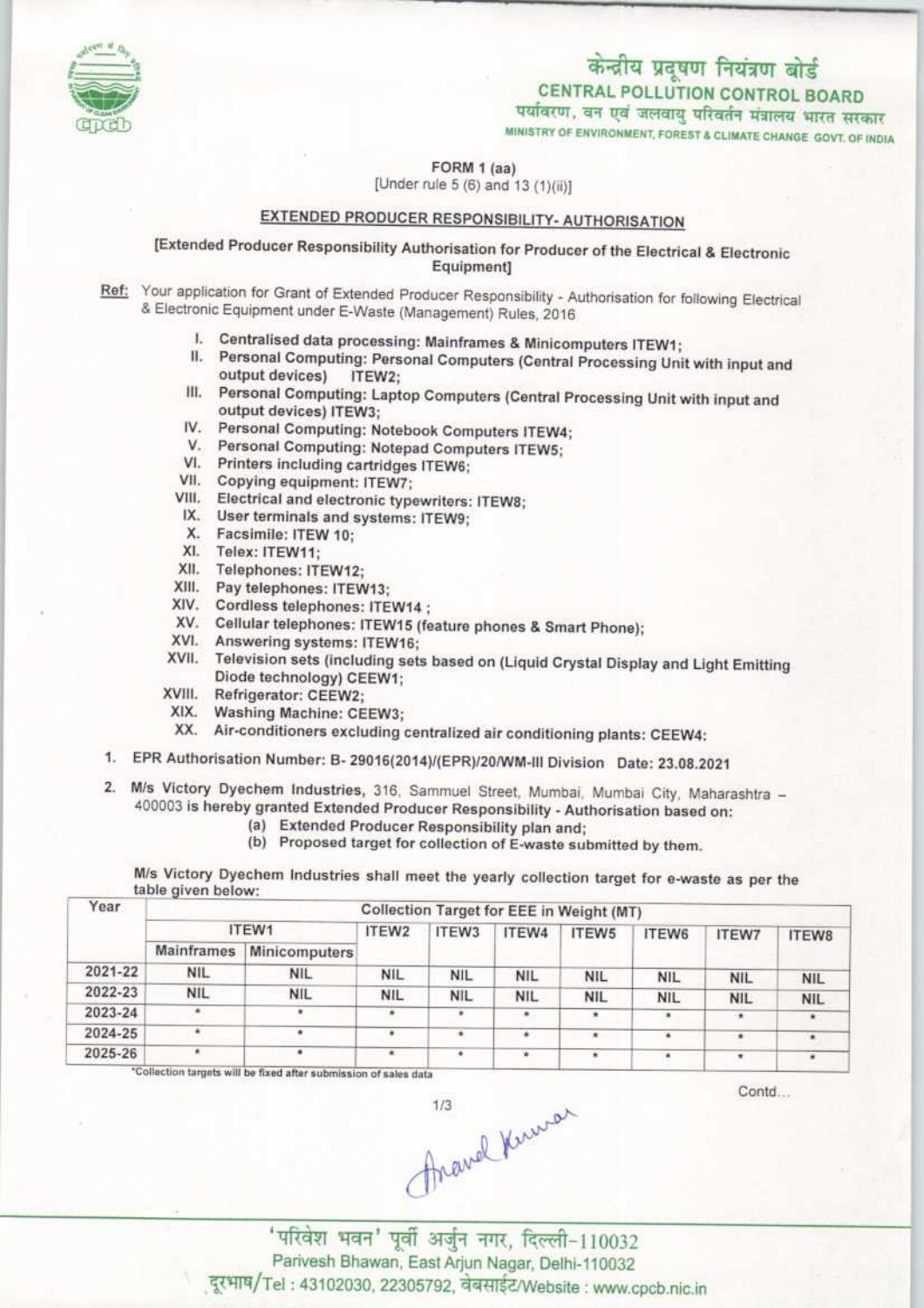

| Year    |              | Collection Target for EEE in Weight (MT) |            |            |            |            |                       |                     |  |  |  |
|---------|--------------|------------------------------------------|------------|------------|------------|------------|-----------------------|---------------------|--|--|--|
|         | <b>ITEW9</b> | ITEW10                                   | ITEW11     | ITEW12     | ITEW13     | ITEW14     | ITEW15                |                     |  |  |  |
| 2021-22 | <b>NIL</b>   |                                          |            |            |            |            | <b>Feature Phones</b> | <b>Smart Phones</b> |  |  |  |
|         |              | <b>NIL</b>                               | <b>NIL</b> | <b>NIL</b> | <b>NIL</b> | <b>NIL</b> | <b>NIL</b>            | <b>NIL</b>          |  |  |  |
| 2022-23 | <b>NIL</b>   | <b>NIL</b>                               | <b>NIL</b> | <b>NIL</b> | <b>NIL</b> | <b>NIL</b> | <b>NIL</b>            |                     |  |  |  |
| 2023-24 |              |                                          |            | ٠          | W.,        |            |                       | <b>NIL</b>          |  |  |  |
| 2024-25 |              | ۰                                        |            |            |            |            |                       | $\cdot$             |  |  |  |
|         | *            |                                          |            |            |            |            | ٠                     |                     |  |  |  |
| 2025-26 |              |                                          |            |            |            |            |                       |                     |  |  |  |

| ITEW16     | CEEW1      | CEEW <sub>2</sub> |            | CEEW4                                                                         |  |  |  |
|------------|------------|-------------------|------------|-------------------------------------------------------------------------------|--|--|--|
| <b>NIL</b> | <b>NIL</b> | <b>NIL</b>        |            |                                                                               |  |  |  |
| <b>NIL</b> | <b>NIL</b> |                   |            | <b>NIL</b>                                                                    |  |  |  |
|            |            |                   |            | <b>NIL</b>                                                                    |  |  |  |
|            |            |                   |            |                                                                               |  |  |  |
|            |            |                   |            |                                                                               |  |  |  |
|            |            |                   | <b>NIL</b> | Collection Target for EEE in Weight (MT)<br>CEEW3<br><b>NIL</b><br><b>NIL</b> |  |  |  |

\*Collection targets will be fixed after submission of sales data

- The Authorisation shall be valid for a period of five (5) years from date of issue with following<br>conditions:  $3.$ conditions:
	- i. You shall strictly follow the approved Extended Producer Responsibility plan, a copy of which is enclosed herewith as Enclosure-I;
	- ii. You shall ensure that collection mechanism or collection Centres are set up or designated as per the details given in the Extended Producer Responsibility plan and that shall be completed before the proposed dates if any in the EPR Plan (list of collection Centres and the toll free numbers for reverse logistics enclosed):
	- iii. You shall ensure that all the collected e-waste is channelized to your dismantler/recycler M/s. Horizon Recycling Pvt. Ltd. Khasra No 35, Vill Kumarhera, Green Land Industrial Complex, 7km, Dehradun Road, Saharanpur-247001 U. P. and record shall be maintained at dismantler/recycler and at your end.
	- iv. You shall maintain records, in Form-2 of these Rules, of e-waste and make such records available for scrutiny by Central Pollution Control Board;
	- '. You shall file annual returns in Form-3 to the Central Pollution Control Board on or before 301h day of June following the financial year to which that returns relates.

## vi. General Terms & Conditions of the Authorisation:

- a. The authorisation shall comply with provisions of the Environment (Protection) Act, 1986 and the E-waste (Management) Rules,2016 made there under;
- The authorisation or its renewal shall be produced for inspection at the request of an officer  $b$ authorised by the Central Pollution Control Board;
- c. Any change in the approved Extended Producer Responsibility plan should be informed to Central Pollution Control Board within 15 days on which decision shall be communicated by Central Pollution Control Board within sixty days;

thravel Kuwa

Contd